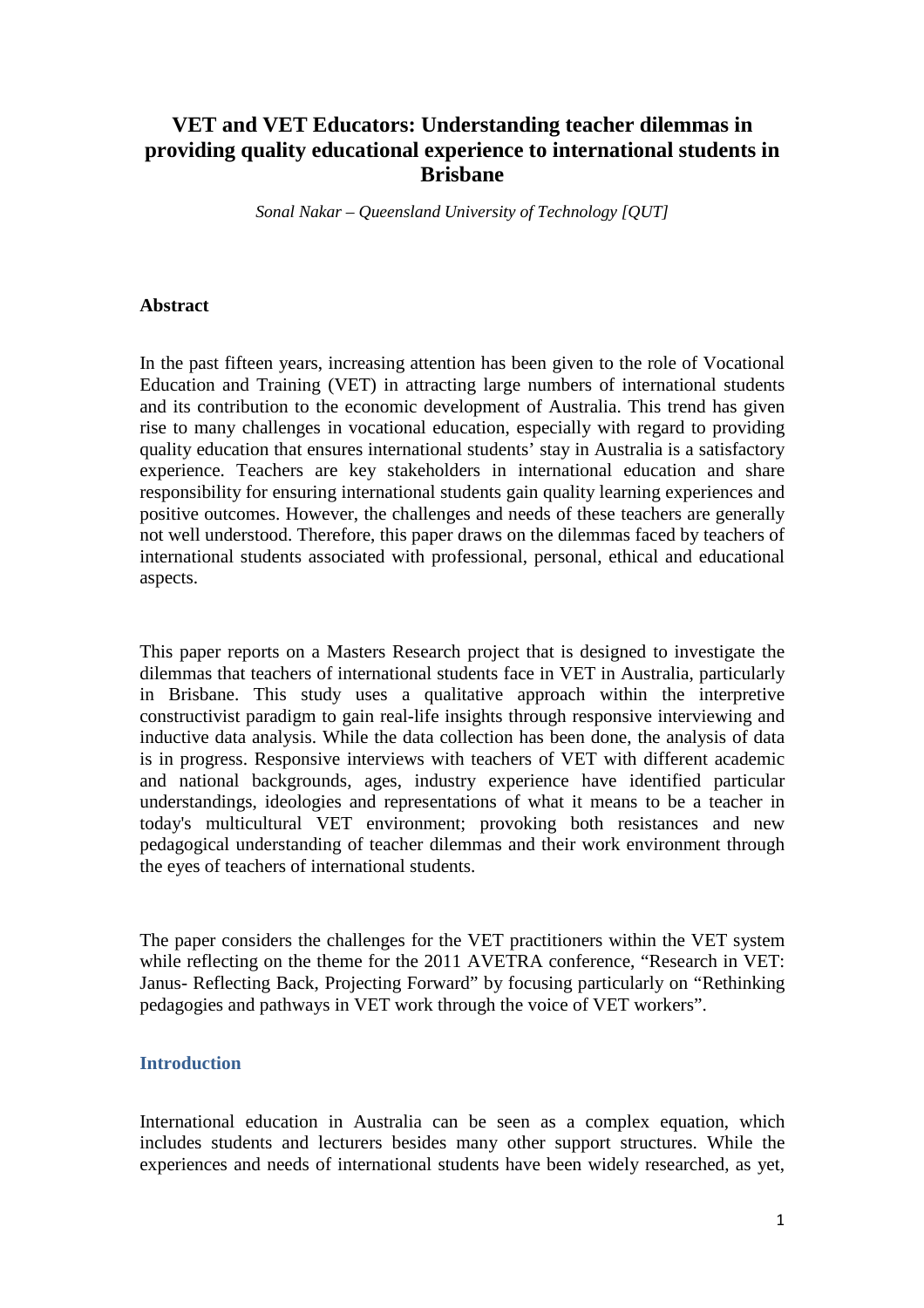there is limited research about the experiences and needs of their teachers. Teacher experiences can prove as a most significant missing link in meeting the needs of international students. After all, teachers are often the first point of contact that international students encounter. Therefore, this paper will draw the student and teacher threads together with a coherent strategy, viewing the situation holistically.

This paper is grounded on the stance that learning is more than economic necessity. Rather, it assumes that a quality education and reputation for quality are not possible when the person, that is the teacher; who also has a significant stake in quality education and who has invested a considerable amount of time, money and personal commitment (in terms of professional development, reflection) is not considered as integral to the education delivery standard (Bennett, 2006).

A recent study by Smith (2010) highlights international education as a source of political controversy in Australia. In such an enviornment, it could be easy to lose sight of the teaching and learning processes that are at the heart of vocational education and training (VET) for international students. The research reported in this paper seeks to identify key dilemmas that teachers of international students experience. It also seeks to identify further possible, but as yet unreported concerns of teachers of international students. It intends to make more explicit the roots of common difficulties experienced by teachers. In doing so, it aims to provide more effective strategies for coping with the problems teachers encounter in VET institutions and promote quality as a cornerstone of Australian education.

# **Literature Review**

Vocational education and training (VET) focuses on the development of workplace skills to enable or improve the employment options for individuals (McLean, 2010, Choy, 2010). VET occupies a specific place in Australian education. Since the early 1970s VET has become specifically linked to economic development and the production of skills for the Australian workforce (Harris and Guthrie, 1995; Marginson 1997). Over the last decade significant reforms have taken place leading to a paradigm shift from qualification to competences and from teaching to learning (Grollmann & Rauner, 2007), the introduction of training packages, traineeships and VET in schools (Purcell, 2010). A number of new national frameworks were also developed for the sector, among them, the Australian Quality Training Framework (AQTF, 2007), the first mandated national quality system.

Since 1997, the number of international students studying in VET in Australia has soared (Gillard, 2009). In Australia, quality education for international students has become a common goal. Quality of education has been a focus of an extensive array of literature and academic discourse nationally and internationally. In the last decade, in particular, the focus on VET has increased (Baker, 2010).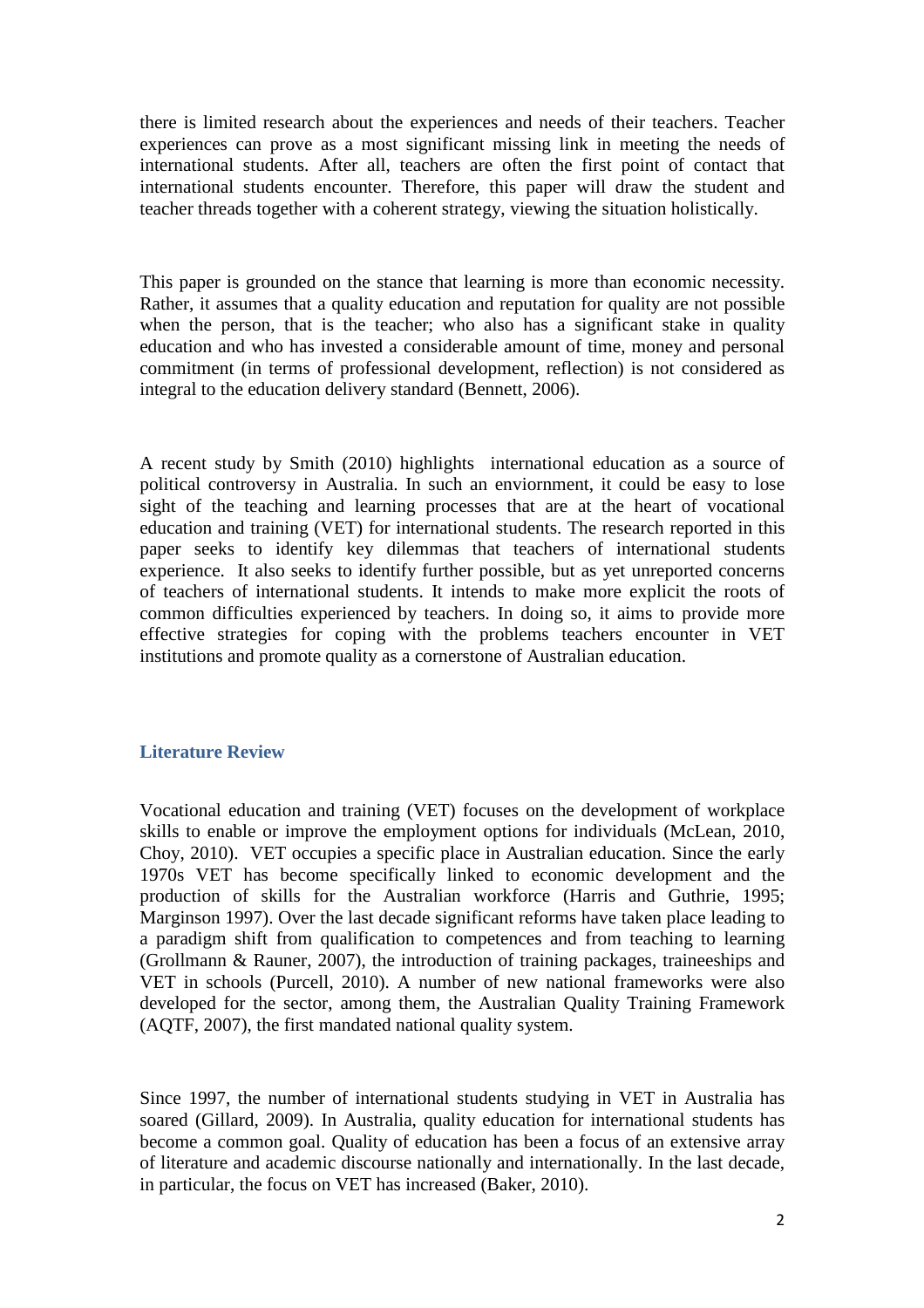Vocational Education and Training institutions, to varying degrees, are putting large amounts of effort, money, and staff time into internationalizing their campuses, without solid evidence of the effectiveness of the various aspects of internationalization (Bennett and Kane, 2009). Some of it is taking place but it is taking place at a very slow pace. A gap between theory and practice appears to exist. Teachers are often aware of what is needed but putting this into practice; that is operationalizing these ideals, is much more difficult (Bradley, 2010). To date, research has usually pointed out the difficulties faced by beginning or new teachers, but so far there is little evidence of dilemmas faced by teachers who took their degree decades ago. Examining their dilemmas and strategies they use may provide valuable insight to new teachers for developing or accommodating their strategies.

As revealed by this literature review, although most VET sector institutions concentrate on increasing student satisfaction with their educational experience, increasing participation in study abroad, enrolling more international students and internationalizing the curriculum, it appears that there has been little research to investigate the experiences of VET teachers at the onset and during their educational endeavor. The present study addresses this literature gap by identifying and discussing the implications of four key dilemmas which teachers of international students experience, namely: Professional Dilemmas, Ethical Dilemmas, Personal Dilemmas, and Educational Dilemmas. While some aspects are more specific to international education, others are common across VET. The interconnectedness of these four dilemmas is represented in the following model (Figure 1).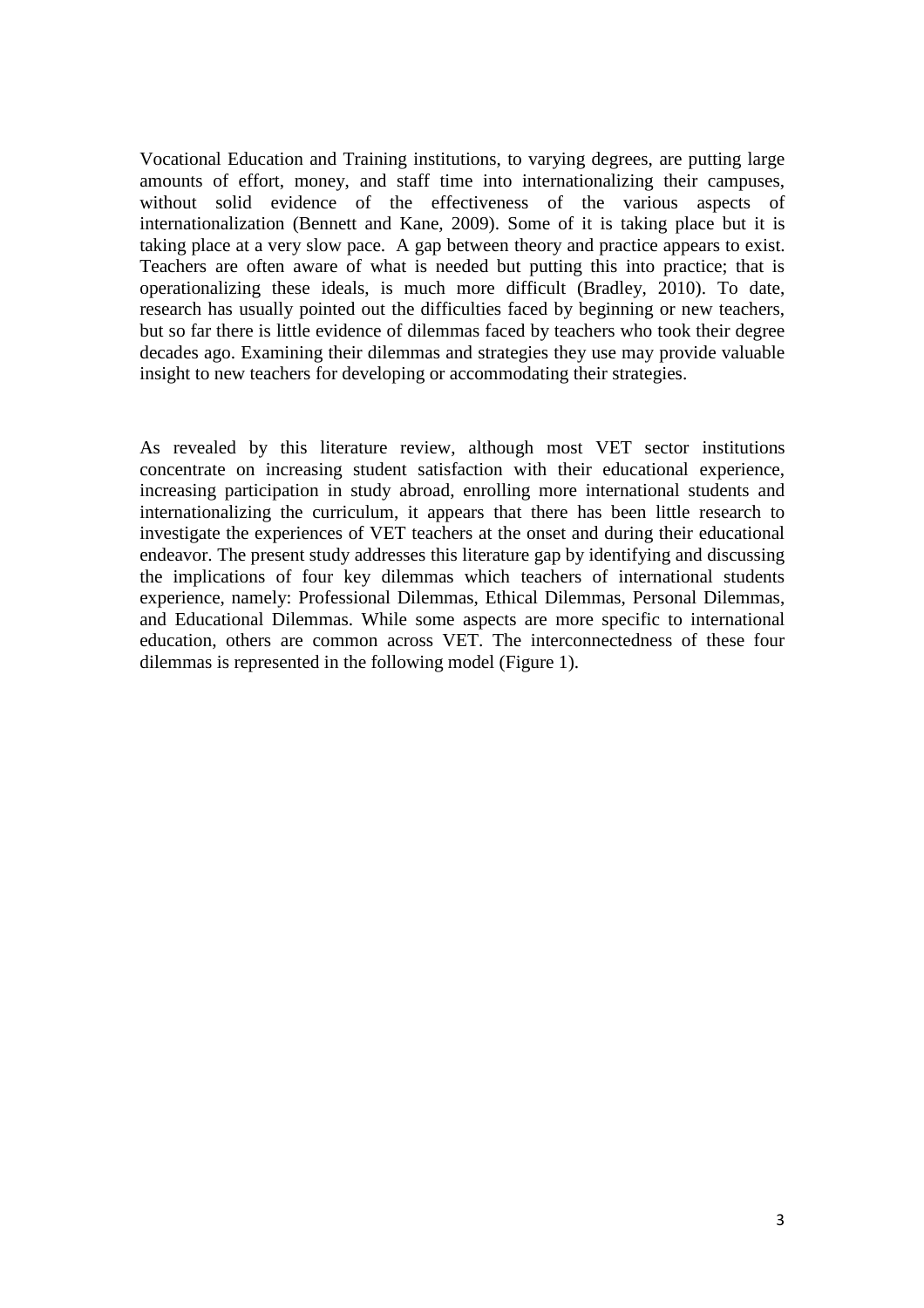

### **Figure 1: Model of Teacher Dilemmas**

*Professional dilemmas* are associated with the challenges in the classroom and with the management. For example, increasing numbers of international students bring challenges for lecturers and international students alike, associated with addressing the needs of both groups within the context of international education becoming more pressurized and resource constrained. Teaching requires judgment, appropriate action and the capacity to reflect and revise decisions on the basis of observations and insight. 'Learning to teach' means gaining theoretical and practical knowledge along with the development of interpersonal skills. However, theory does not necessarily help in responding to the needs for ideas and activities that works in classroom (Loughran, 2007).

*Ethical dilemmas* are associated with moral values of teachers. For example, VET teachers are challenged by downsizing of staff, scarce resources, cost containment, changes in law and technology. Issues such as these are complex and they create ethical dilemmas that are difficult to resolve.

*Personal dilemmas* are associated with analyzing, problem solving, critical thinking, and resolution of conflicts with personal and organizational values.

*Educational dilemmas* can be classified in two groups as: Qualification of VET teacher and Professional Development.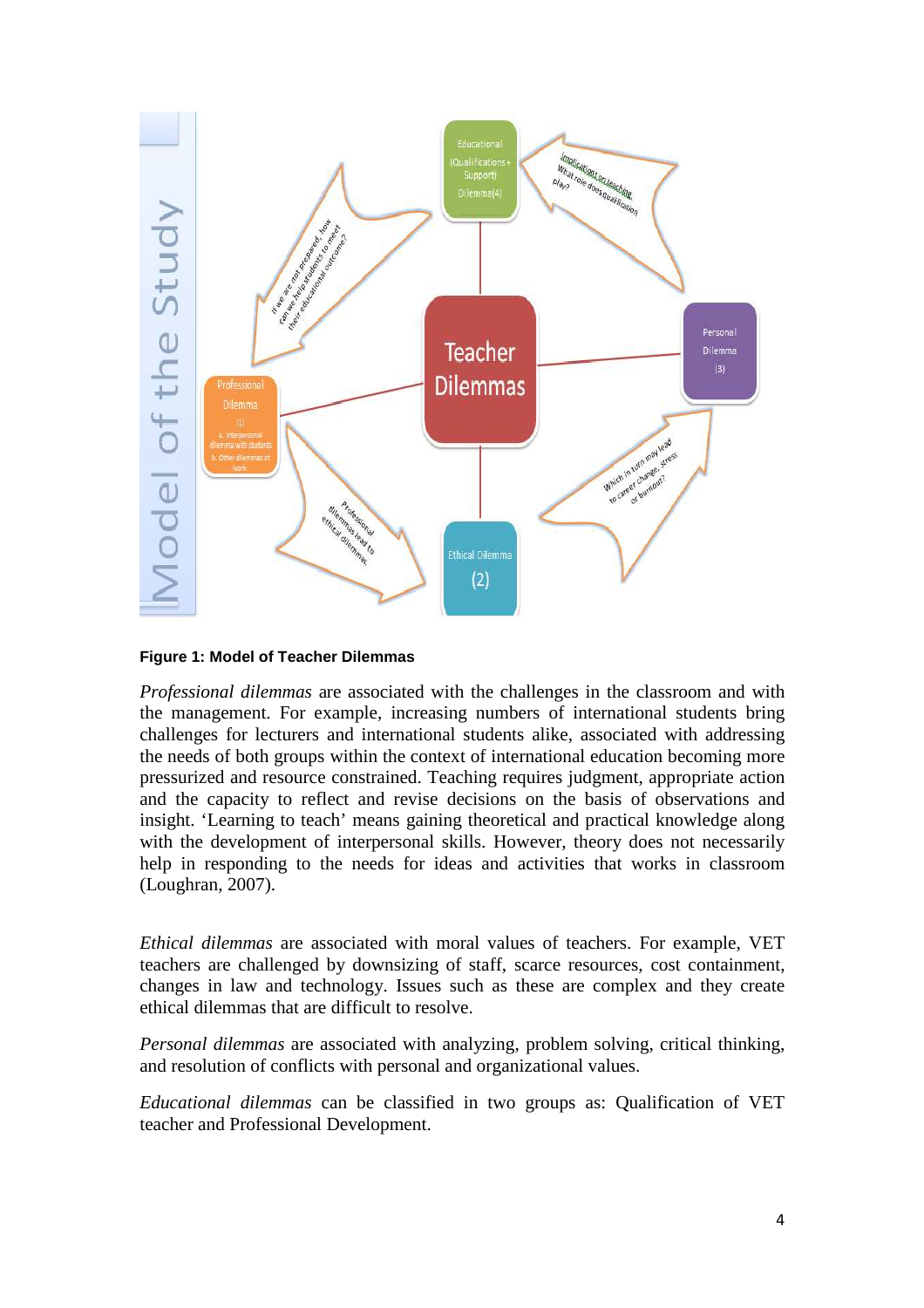# **Method**

 $\overline{a}$ 

The intent of this research is to reveal the ways the participants conceptualize their experience of workplace dilemmas, to describe, "How things look from the point of view of the respondents" (Pratt, 1992, p. 204). Consequently, this study uses a qualitative approach within the interpretive constructivist paradigm to gain real-life insights through responsive interviewing and inductive data analysis. Data collection involved interviews with 14 VET teachers with different academic and national backgrounds, ages, industry experience. The participants are a mix of experienced and new teachers. This purposeful sampling ensures a differentiated community of participants and opens an opportunity to elicit the broadest range of perspectives from participants.

# **Preliminary findings about VET teacher's dilemmas**

The preliminary findings cover a range of issues associated with VET education in Brisbane, with the focus on the teacher dilemmas. A number of these findings are applicable across all educational sectors. According to the participants, they may be said to represent a strong and divergent base of VET Trainers wants and expectations. The responses revealed the depth of the teachers' commitment to their students and their love of teaching that remains undiminished as they faced several dilemmas in the changing nature of teaching. The following categories have emerged, so far, in the course of analysis.

### *Colleges as PR hunters: Resources for students; Chase for student numbers*

If international students are wrongly labeled as "PR Chasers<sup>1</sup>" due to "dodgy colleges" as pointed out by Tran (2010); would it be the inappropriate to label those colleges who give the shorter Certificate courses with lower or discounted fees and easy attendance options as "PR Hunters<sup>2</sup>?" These major issues created dilemmas for casual teachers working in two VET organizations (Public and Private) at the same time. As it came out during the first set of analyses, different VET organizations offer courses for different timeline, fees, as well as examination styles; one of them being open-book or sending papers to students via email. Also the lack of resources for students like textbooks was being justified against low fees.

National consistency has been an important organizing principle in the successive waves of VET reform in Australia for close to three decades (Pardy and Robinson, 2010). Achieving national consistency was a cornerstone objective in the development and implementation of national industry Training Packages (Schofield and McDonald, 2004). The above-mentioned findings suggest a re-think of the concept of the same qualification for courses with varying duration of teaching and also suggest more consistency in course materials is needed.

 $<sup>1</sup>$  PR Chasers: Students enrolling in course and using Education as a tool to get PR</sup>

 $2$  PR Hunters: Colleges hunting for those students to enroll them and earn revenue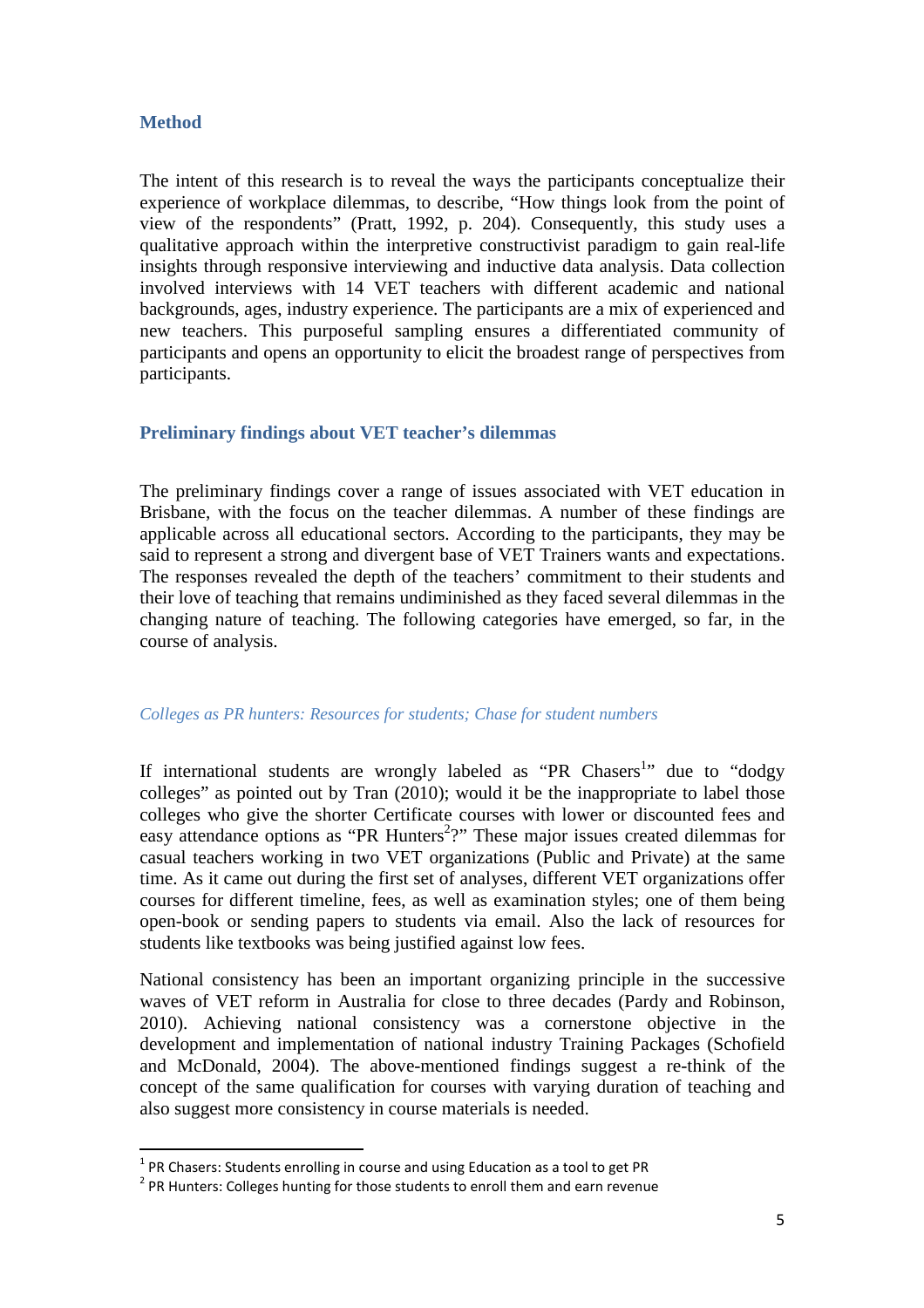#### *IELTS test and Criteria for Enrolment of students*

All the participants had a common say that they had no trouble in communicating with students in English. According to them, the students somehow understood the teachers' English. However, teachers needed to be careful to use only the level of complexity of language necessary to teach and assess the relevant skills. This created the doubt in the mind of teachers regarding the IELTS test requirements. Teachers were very skeptical of the IELTS testing system. One of the participant recommended that when such prerequisite skill tests are undertaken in the future, they need to be handled more carefully. Also they expressed the desire to understand the admission process of students. Some of the participants had students with Master's degrees in their classes doing Diploma courses.

# *Qualification/RPL*

Lack of teaching qualifications and a tendency towards RPL contributed to teachers' dilemmas. To reduce the cost of training, and cater for the fast-growing demand of VET trainers, elaborate skills recognition process such as RPL was deployed. However, a common dilemma that came out of teacher participants was that those experienced professionals lacked "people skills" for dealing with students. They see Certificate IV in Training and Assessment as just an essential paper with a "tick in a box" that authorizes someone to go and teach without even basic teaching skills. Skills recognition processes exist for experienced professionals who wish to gain formal credit for their accumulated experience, but evidence of the overall effectiveness of these strategies was not available as they lacked the basic teaching qualities which can be gained only through practical experience in classrooms with international students.

Participants suggest that a unit of competency on generic teaching skills could be included in the compulsory VET teacher qualification, the Certificate IV in Training and Assessment. The participants feel that the coaching and mentoring programs should be used widely in each of the VET organizations to bridge gaps between theory and practice so that the qualified teachers with Bachelors or Masters in Education can learn from the hands-on experience of those working in the field for a long time; and the later can benefit from the trained teachers' skills in handling students in classroom environment and dealing with their complaints. As expressed by the participants, "If we see VET as an export sector than we must see our students as our customers and good business can thrive only with good customer service/relation skills. More management training or development is needed to take account of the Australian VET context".

*Social Inclusion of Teachers*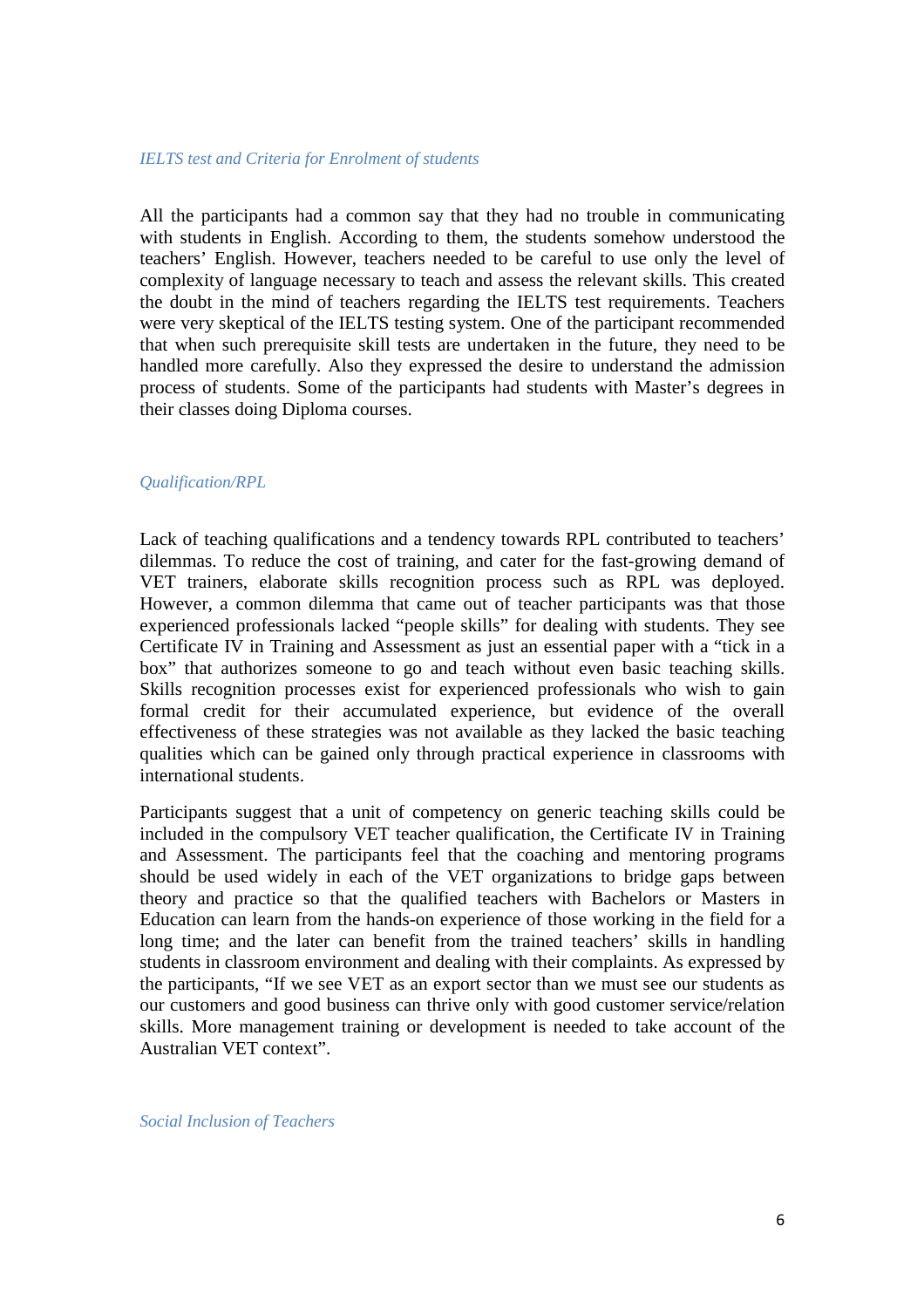Lack of orientation for VET teachers is another aspect of teacher dilemma. Meaningful alignment occurs when people value their work environment and feel "in place" with their workplace. The use of orientation programs and briefing mechanisms are meant for smoother transition of new teachers into the system but participants' complain of not having any orientation or being left to discover things on their own. Also the attitude of management towards teachers is one of the reasons for the high teacher turnover. The Management seldom took feedback from teacher of the class or teachers' need for extra support if any. One teacher was enraged by a lack of management support for acquiring and maintaining computers and facilities for the new technologies; lack of resources for students like books, technology, computer labs, and printer.

# Professional Development/Industry Experience:

Having to pay for their professional development was one of the main issues teachers had especially casual teachers who have to bear the cost of industry experience every year to prove them being up-to-date for holding onto a job. Although all of the teachers enthusiastically expressed the need for ongoing professional development activities, it emerged that they were also aligned in their shared dislike of being directed to attend professional development events at their own expense. The participants subscribed to a view of lifelong learning. However, they did concede that if they needed to work in a new area that demanded additional skills, these should be acquired through training funded by the organization and in work hours.

One of the participants explained that he shows a level of agency in responding to the need to undertake training, describing the experience as 'challenging' with full-time work. He also associates with colleagues in the organization but, at the same time, he contrasts himself with others who enrolled at the same time as he did, but fast-tracked their course and or copied the weekly assignment for PD from the senior staff.

### *Audits*

Based on the open-ended comments, participants mentioned experiences around the audit process. Some saw it as responsible for excessive documentation. At the other end of the scale, three respondents expressed varying degrees of ignorance of the AQTF 2007 (Audits requirements).

One of the respondents commented that the auditors just came and compared the question paper with the performance criteria in order to see if all performance criteria's were covered but the auditors had no real idea of the subject area, in order to assess if that piece of assessment was fair, good or poor quality. One of the participants strongly felt and questioned if somebody has audited whether the auditors have background knowledge of the subject.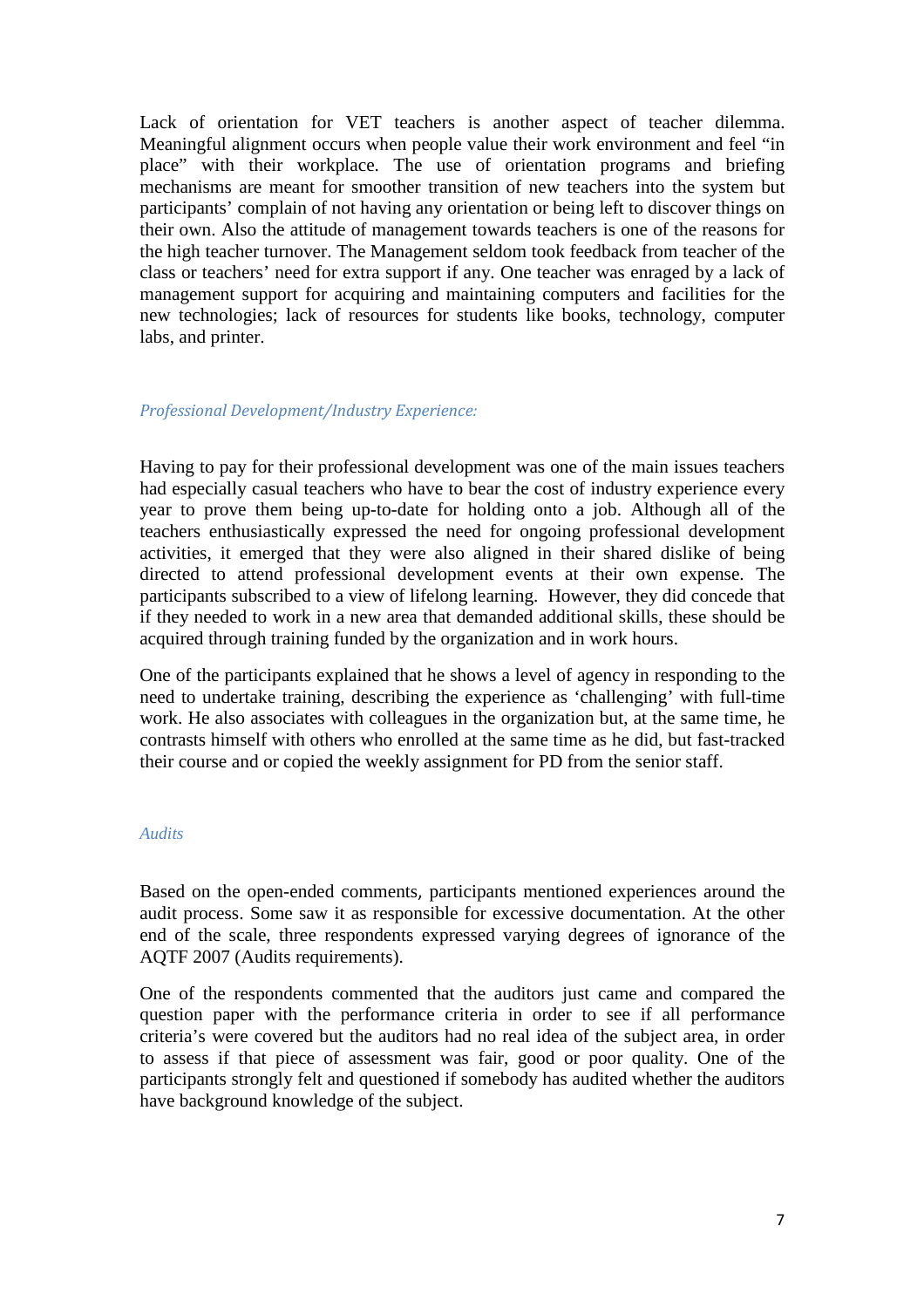# **Discussion**

Despite of all these challenges, the teachers seem to be more committed and were not thinking about transitioning to another occupation. For them, their passion for teaching makes them care for international students and want to deliver education to the best of their abilities in spite of all these challenges.

The teachers' motivations and concerns are evident in the study's findings. For example, one of the participants commented: "Good teachers made good teachers of overseas students" and ignore their personal dilemmas to give justice to students who come to the country from overseas. The major motivating factor for teachers is the opportunity to teach students from diverse backgrounds and the potential to pass on the knowledge and skills students' need to learn, to see them work towards achieving their dreams.

The analysis of data so far clearly indicates that the VET teachers see themselves as integral to learning, not just in the sense of the training on basis of teachers' qualification and industry experience, but also in the sense of moral commitment to contributing to the students' learning experience. VET trainers are learning providers; a role that clearly exceeds merely teaching role. From a practical or procedural standpoint, VET teachers' dilemmas bring ideologies and reality together as their first-hand experience of contributing to educational productivity. Their dilemmas are made explicit through the contradictions of roles and expectations as quality education providers who must ensure students are gainfully supported as learners. Conceptually, there is a complex and dynamic interdependency of providing quality VET education with teacher contribution. The teachers realized how crucial their participation was, not just for the project but for themselves as well; it enhanced their commitment to continue improving VET pedagogy. For example one participant clearly expressed how important this research is for the welfare of teachers. It seems that everybody wanted to do something but was waiting for someone to do it so that the voice of the teacher is heard.

The research findings confirm that in order to facilitate quality education, a detailed investigation of the above-mentioned dilemmas is required that acts as a map to guide both teachers and educational departments in their quest for quality teaching and learning. It should be recognized that the learning and development should not be an 'add on' but rather should be an integrated activity within an educational setting.

As pointed by one of the participant, "Business success largely depends on the quality of the customer service that employees provide with their specialist skills and knowledge". Hence the quality of service provided to international students at all levels, educational, administrative, etc. is of great importance. The study is significant for student satisfaction and continuous improvement perspectives, particularly as the VET, it appears, is now the solution for all (economic) problems; it is intrinsically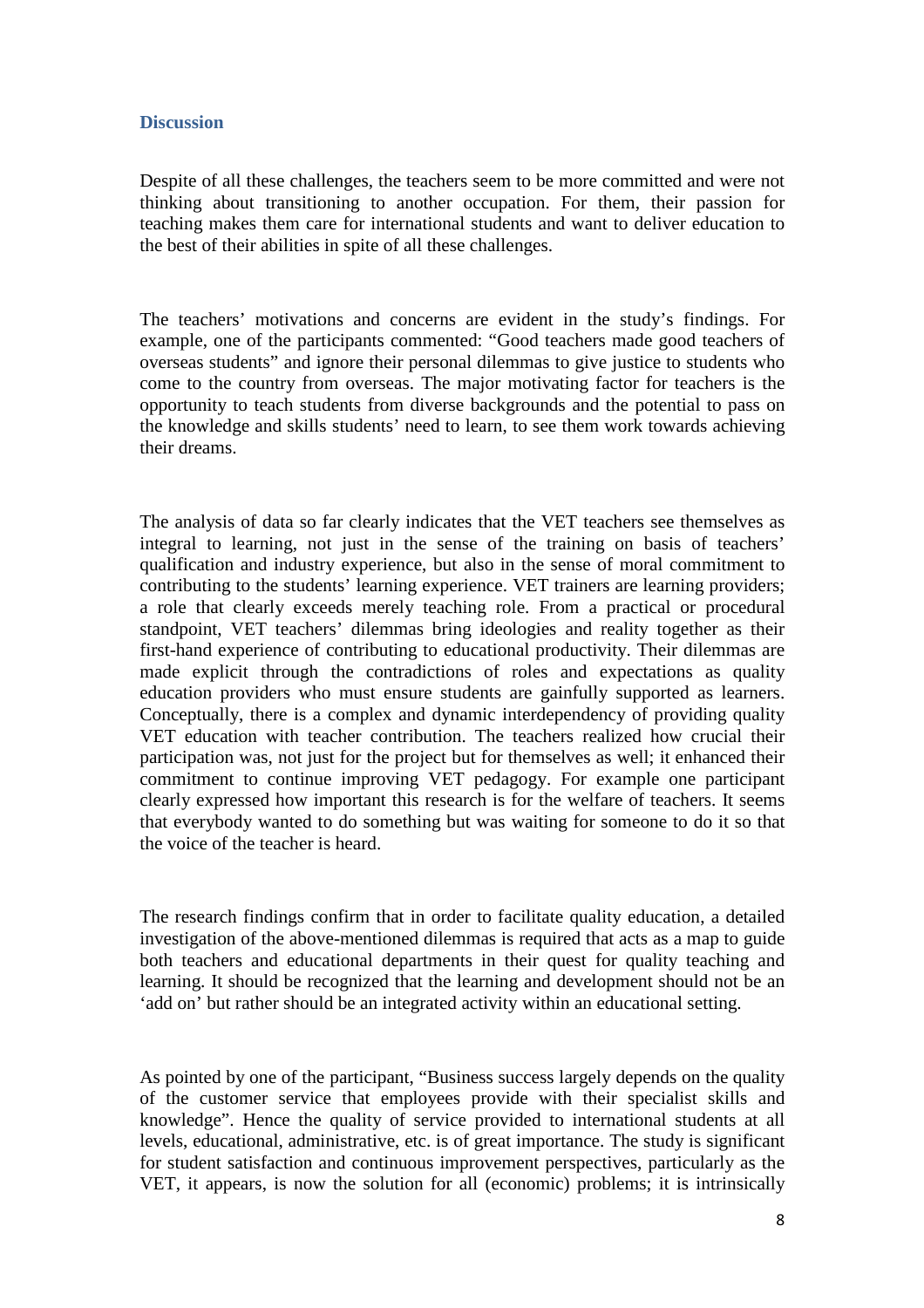linked to and interwoven with legislation, policies and practices associated with trade and export income; also with welfare, with migration and citizenship (completed full fee training for visas); and with industrial relations, labour force requirements, skills forecasts and future planning of productivity and population (Butler and Shore, 2010). If VET is to meet such diverse expectations, substantial changes are required, and education and training systems should be re-oriented in such a way as to impart a broad range of life skills.

# **Conclusion:**

This paper has presented preliminary findings of a study which reveals dilemmas that VET teachers experience in teaching international students. When completed, this study will support VET teachers in their practice whilst enabling them to engage in the debate about the dilemmas they experience while striving for high quality teaching. In this way, the research will also benefit international students in their quest for quality learning opportunities at Australian VET institutions. .

# **Acknowledgment**

In the development of this project I would like to acknowledge the crucial role of a number of people: I wish to acknowledge the support of the VET Teachers in participating in the research on which this paper is based. I would also like to acknowledge Dr Hilary Hughes, my Principal supervisor in the MEd programme, for inspiring and uplifting my spirits; for encouraging me to be more proactive, generating extraordinary confidence within me; my Associate Supervisor, Dr Roderick Neilsen for guiding and leading me the right ways; Dr Sarojini Choy and Dr Allan Luke for their vision, knowledge and experience.

### **Reference**

AQTF, (2007). Building Training Excellence, Standards for State and Territory Registering Bodies, Commonwealth of Australia. Retrieved April, 18, 2010 from www.training.com.au

Baker, J. (2010). Thumbs up to more relevant tertiary education. At VET Research: Leading & Responding In Turbulent Times AVETRA 2010 13TH Annual Conference. Surfers Paradise Queensland 7-9 April 2010

Bennett, C. (2006). Comprehensive multicultural education: Theory and Practice (6th Ed.). Needham Heights, MA: Allyn & Bacon.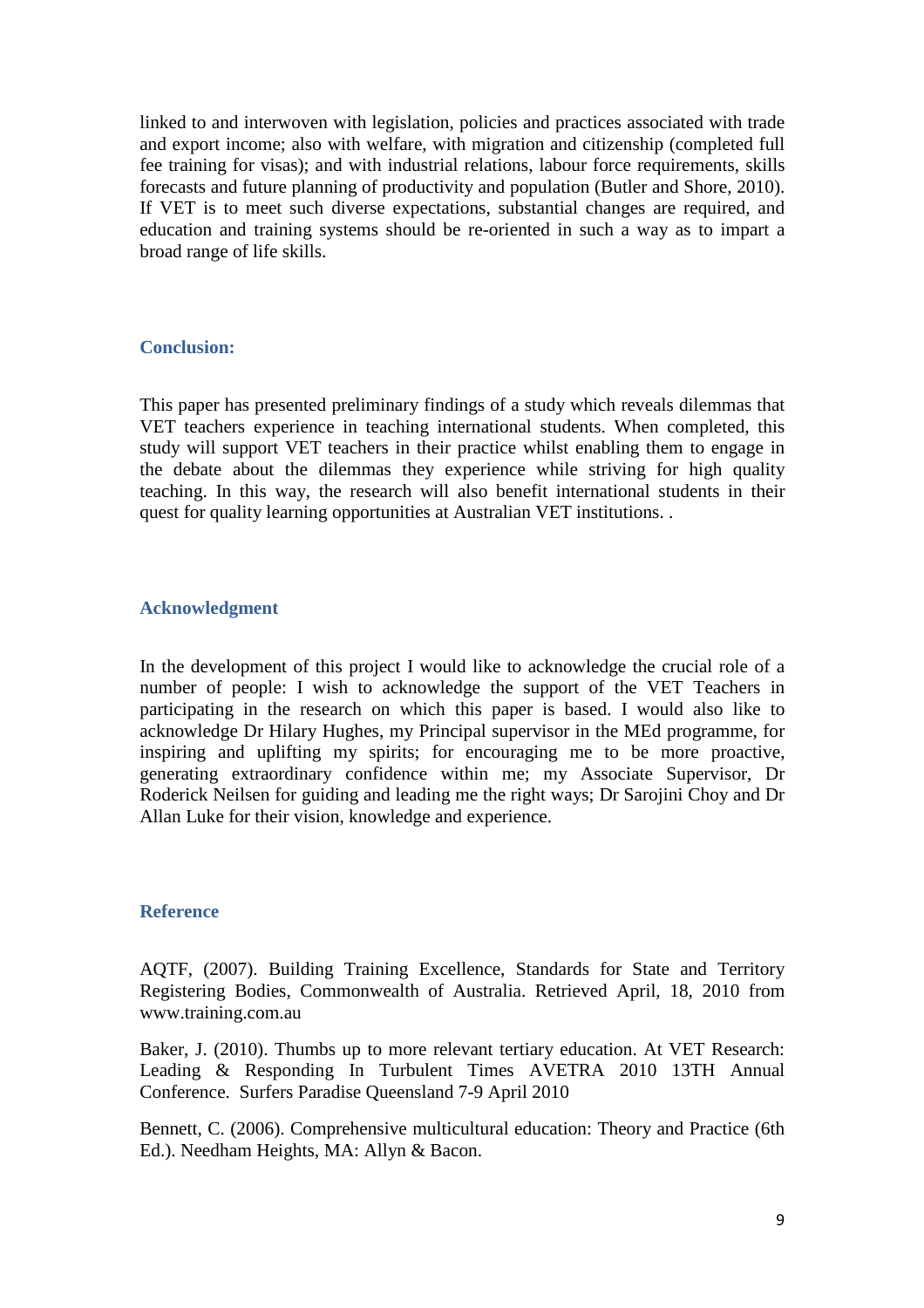Bennett, R. and Kane, S. (2009). Internalization of U.K. University Business Schools: A Survey of Current Practice. Journal of Studies in International Education, pp. 1-23.

Bradley, P (2010). Teachers Perspectives on surviving the implementation of government policies of vocational education and training reform. At VET Research: Leading & Responding In Turbulent Times AVETRA 2010 13TH Annual Conference. Surfers Paradise Queensland 7-9 April 2010

Butler E & Shore S. (2010). '(Re) configurations: Articulating VET knowledge making practices. A work in progress' At VET Research: Leading & Responding in Turbulent Times AVETRA 2010 Annual Conference. Surfers Paradise Queensland 7-9 April 2010

Choy, S. C. (2010) Students' conceptual knowledge about workplace pedagogies and applications to learning in the workplace. In: Proceedings of Australian Vocational Education and Training Research Association (AVETRA), April 8-9, 2010, Gold Coast.

Gillard, J. (2009). International education – its contribution to Australia. Retrieved March 14, 2010 from http://www.deewr.gov.au/Ministers/Gillard/Media/Speeches/Pages/Article\_090527\_0 93411.aspx

Grollmann, P., & Rauner, F. (2007). International perspectives on teachers and lecturers in technical and vocational education. Dordrecht, Netherlands: Springer.

Harris, R. and Guthrie, H. (1995). Competency based education and training: between a rock and a whirlpool. Melbourne, McMillian Education.

Loughran, J. (2007). Teachers as leaders: building a knowledge base of practice through researching practice In Townsend and Bates (2007). Handbook of Teacher Education: Globalization, Standards and Professionalism in Times of Change, pp. 585-597. Netherlands: Springer.

Marginson, S. (1997). Educating Australia: Government, Economy and Citizen since 1960. Cambridge: Cambridge University Press.

McLean, D (2010). Life in Amaze of Documents: Victorian Skills reform and the trail of texts. Kangan Institute. At VET Research: Leading & Responding In Turbulent Times AVETRA 2010 Annual Conference. Surfers Paradise Queensland 7-9 April 2010

Pardy, J; Robinson, L.; (2010) Employment Based Training And The National Training Framework. At VET Research: Leading & Responding In Turbulent Times AVETRA 2010 Annual Conference. Surfers Paradise Queensland 7-9 April 2010

Pratt, D.D. (1992). Conceptions of teaching. Adult Education Quarterly, 42(4), pp. 203-209.

Purcell, D. (2010). Vet Side Story. TAFE Practitioners and the AQTF 2007: Key Issues of Relevance and Management Support. At VET Research: Leading &